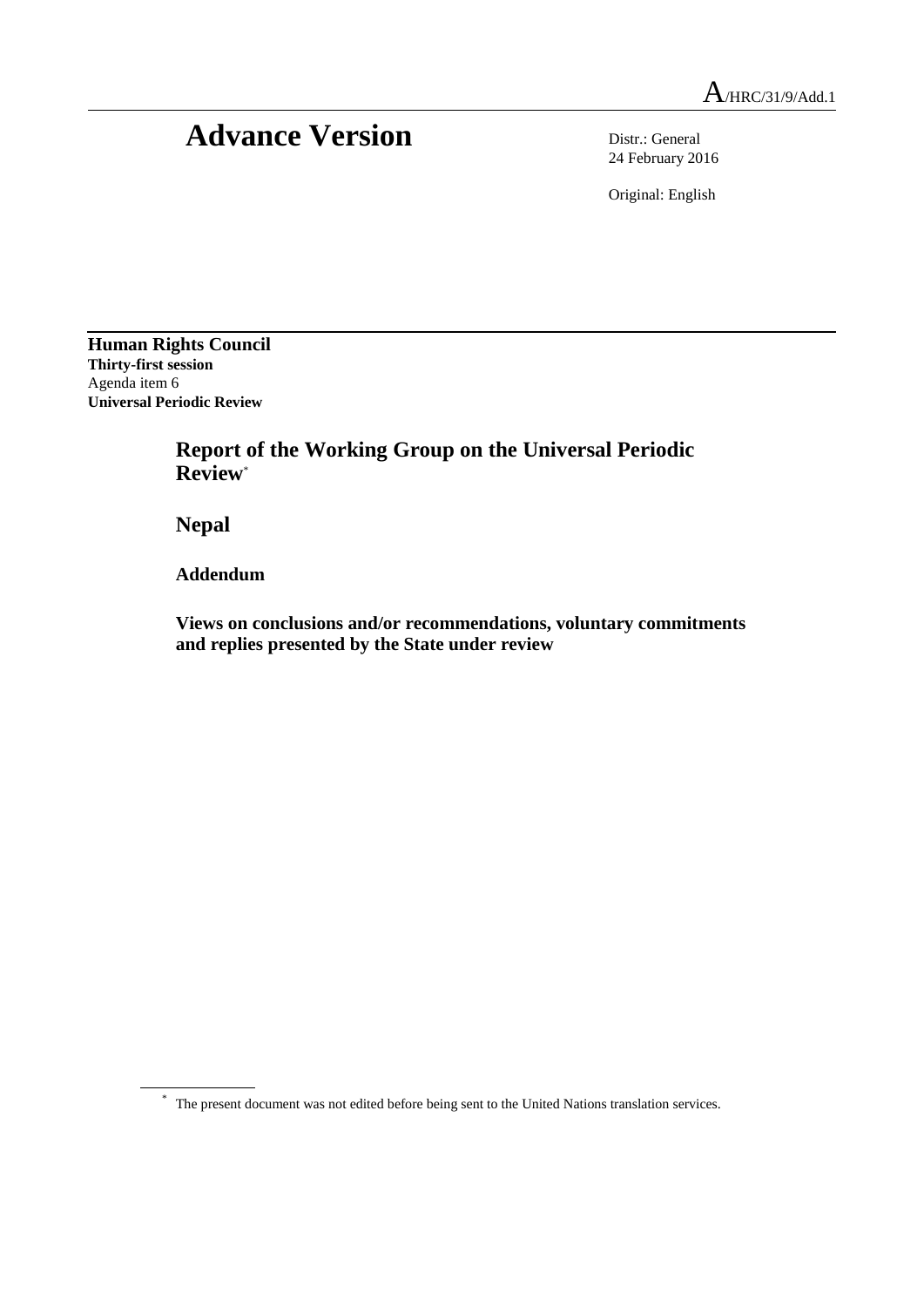1. The Government of Nepal (GoN) welcomes and takes due consideration of the recommendations made during the interactive dialogue with the reviewing States held on 4 November 2015 during the second cycle of the Universal Periodic Review.

2. The GoN respects the United Nations Human Rights system, reiterates its unflinching commitment to the human rights standards and processes set forth by the United Nations and is fully committed to implement the recommendations received through the Universal Periodic Review.

3. The GoN organized several rounds of discussions with the relevant ministries for disseminating information and finalizing Nepal's position on the recommendations. Further, a consultation was held with National Human Rights Institutions (NHRIs), Civil Society Organizations, and human rights defenders to collect their feed-back and views on the recommendations and to plan for the implementation of the recommendations.

4. Against this backdrop, the GoN provides information in this Addendum regarding its final position on the recommendations which are mentioned in the Report of the Working Group on the UPR (A/HRC/31/9 ), hereinafter referred to as the Report.

5. The GoN reconfirms that the recommendations listed under the paragraph 121 (paragraphs 121.1 to 121.32) of the Report enjoy the support of Nepal.

6. It reconfirms that the recommendations listed under the paragraph 122 (paragraphs 122.1 to 122.115) of the Report enjoy the support of Nepal which considers that they are already implemented or in the process of implementation.

7. It reconfirms that the recommendations listed under the paragraph 124 (paragraphs 124.1 to 124.18) of the Report do not enjoy the support of Nepal and would thus be noted.

8. In relation to the recommendations listed under the paragraph 123 (paragraphs 123.1 to 123.30) of the Report, 5 recommendations enjoy the support and 25 recommendations don't enjoy the support of the GoN and would thus be noted. Therefore, the GoN has **accepted 152 and noted 43 of total 195 recommendations**.

9. The recommendations that the GoN accepts are based on:

- (a) Human rights related international conventions to which Nepal is a party;
- (b) Constitution of Nepal (fundamental rights, directive principles and policies);

(c) Periodic development plan, national human rights action plan, sectoral and thematic action plans and policies;

- (d) Recommendations of National Human Rights Commission;
- (e) Directive orders of the Supreme Court.

10. Nepal doesn't support those recommendations for the time being which require:

- (a) Proper assessment on the existing implementation capacity;
- (b) Development of requisite legal, policy and institutional infrastructures;
- (c) More investment and resources.

11. The position of the GoN on the recommendations presented under paragraph 123 of the Report is categorically presented below.

12. **Recommendation mentioned in paragraph 123 of the Report which enjoys the support of Nepal that it is already implemented or in the process of implementation is given below:**

123.25. Decriminalize the act of attempted suicide (Haiti).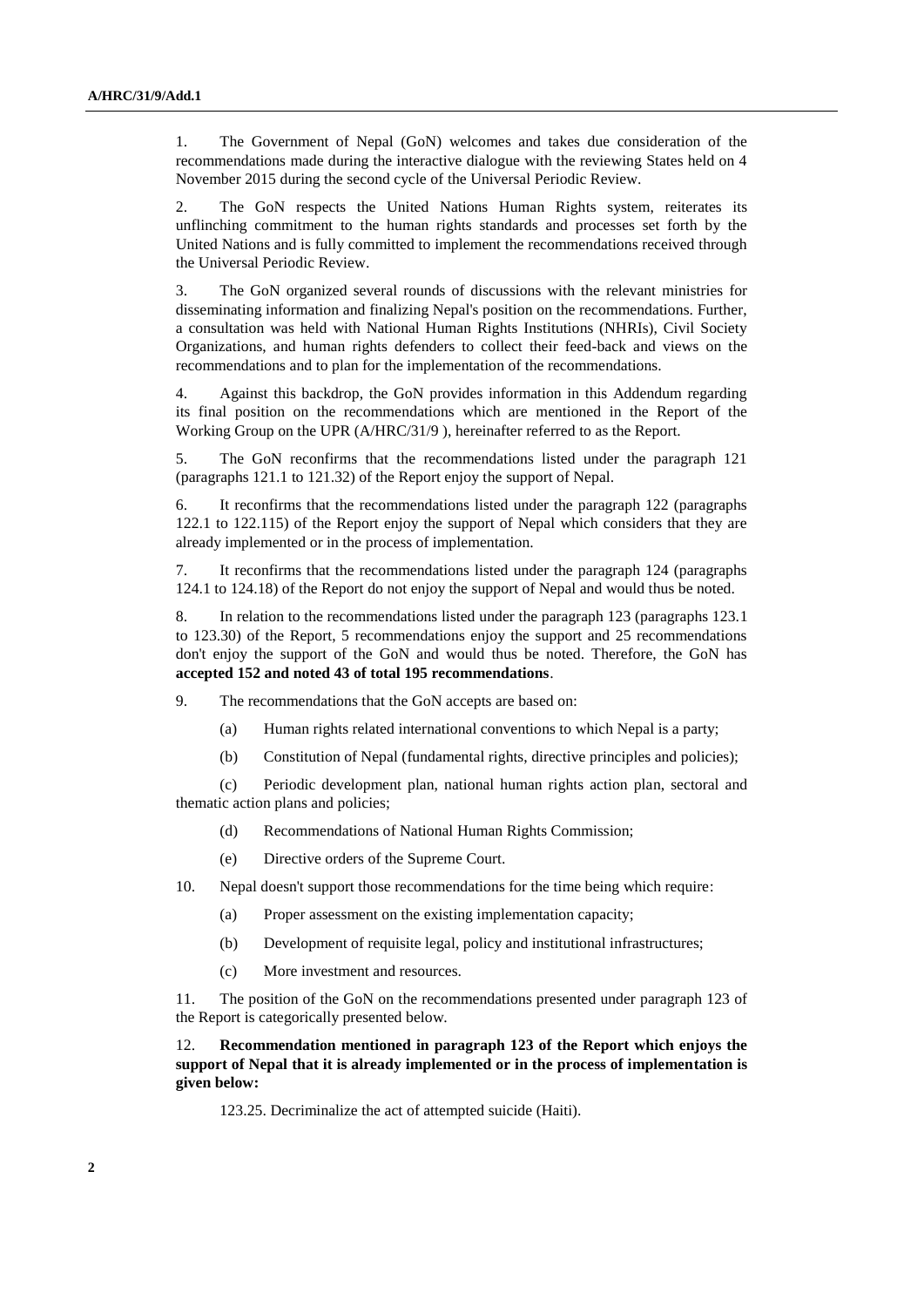13. With regard to the recommendation 123.25, the act of attempt to suicide is not criminalized by the domestic legislation of Nepal.

#### 14. **Recommendations mentioned in paragraph 123 of the Report which enjoy the support of Nepal are given below:**

123.1. Study the possibility of accepting the competence of the Committee against Torture (Panama);

123.2. Study the possibility of the ratification of the OP-CAT (Panama);

123.21. Take all necessary measures towards acceding to the Rome Statute of the ICC (Cyprus);

123.28. Amend the 2014 Commission on Investigation of Disappeared Persons, Truth and Reconciliation Act (TRC) in compliance with the Supreme Court ruling of 26 February, 2015 in order to uphold international standards relating to accountability for gross violations of international human rights and international humanitarian law (Denmark).

15. With regard to the recommendations noted above in 123.28, two separate Rules of Truth and Reconciliation Commission and Commission on Investigation of Enforced Disappeared Persons have been approved by the Council of Ministers by taking account of the Supreme Court ruling of 26 February, 2015. Further, in constitutional jurisprudence of Nepal, the legislative provision declared null or void by the Supreme Court ceases its legal force and consequently doesn't come into operation. Likewise, the interpretation of law and constitution and the precedent made by the Supreme Court is enforceable as good as legislative provision.

#### 16. **Recommendations mentioned in paragraph 123 of the Report which don't enjoy the support of Nepal and thus be noted are given below:**

123.3. Accede to the OP-CAT (New Zealand) (Czech Republic);

123.4. Ratify the OP-CAT (Montenegro) (Denmark) (Uruguay) (Ghana) (Germany);

123.5. Sign and ratify OP-CAT (Portugal);

123.6. Sign OP-CAT (Sweden);

17. With regard to the recommendations noted above in 123.3, 123.4, 123.5, 123.6, the GoN pursues a policy to build requisite infrastructure before joining any international instruments. For this, the GoN at present is studying the possibility to ratify the Optional Protocol which includes assessing the existing infrastructures including National Preventive Mechanisms and strengthening the existing system for the effective implementation of the Protocol. A Bill in line with the international standard to fully criminalize torture and ill treatment has been submitted to the Legislature Parliament. The GoN believes that transformation of this Bill into Act will serve towards building one of the requisite infrastructures for the ratification of the Protocol.

123.7. Ratify the ICRMW (Timor-Leste) (Sierra Leone);

123.8. Consider ratifying ICRMW (Philippines) (Egypt);

123.9. Continue its consideration to ratify the ICRMW (Indonesia);

18. With regard to the recommendations noted above in 123.7, 123.8 and 123.9, the GoN pursues a policy to build requisite infrastructure before joining any international instruments. After developing the requisite legal, policy and institutional mechanisms, the GoN will consider towards joining this Convention in due course of time.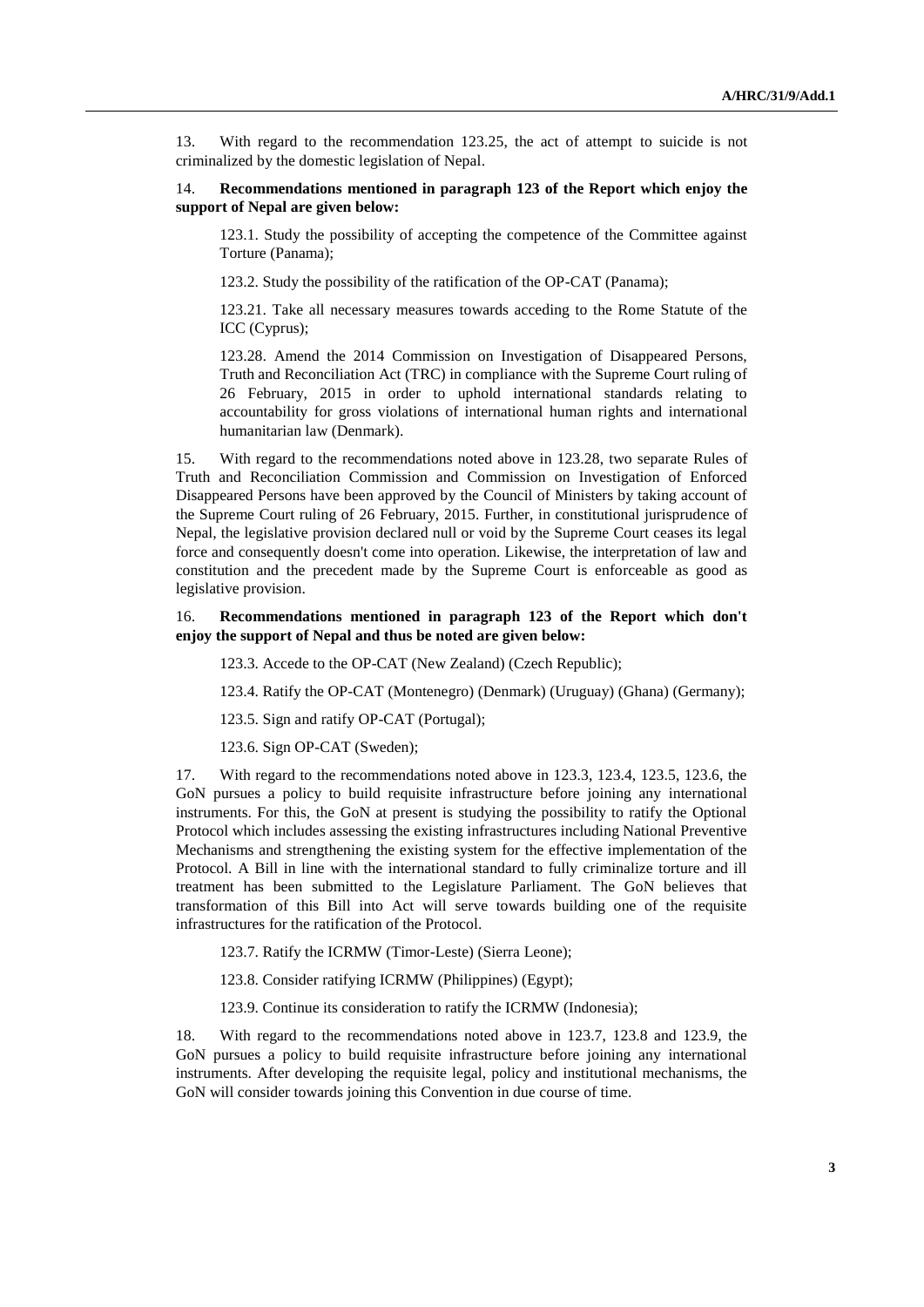123.10. Ratify the International Covenant for the Protection of All Persons from Enforced Disappearance (ICPPED) (Argentina) (Sierra Leone) (France) (Japan) (Ghana);

123.11. Ratify and implement the ICPPED, (Paraguay);

19. With regard to the recommendations noted above in 123.10 and 123.11, the GoN pursues the policy to build requisite infrastructure before joining any international instruments. The GoN at present is in the process of developing requisite infrastructures and strengthening the existing ones for the ratification the Convention. A Bill on Criminal Code submitted at the Legislature Parliament has provisions to criminalize the act of enforced disappearance. The GoN believes that transformation of this Bill into Act will serve towards building the requisite infrastructure for the ratification of the Convention.

123.12. Consider ratifying the Palermo Protocol to Prevent, Suppress and Punish Trafficking in Persons, especially women and children (Egypt);

20. With regard to the recommendations noted above in 123.12, the GoN pursues a policy to build requisite infrastructure before joining any international instruments. After developing the requisite legal, policy and institutional mechanisms, the GoN will consider towards joining this Protocol in due course of time.

123.13. Ratify the Rome Statute of the ICC (Switzerland) (Portugal) (Germany) (Ghana);

123.14. Ratify and implement the Rome Statute (Paraguay);

123.15. Ratify the Rome Statute of the ICC and incorporate its provisions into national legislation; and accede to the Agreement on Privileges and Immunities of the Court (Estonia);

123.16. Ratify and implement in the national legislation the Rome Statute of the ICC (Costa Rica);

123.17. Ratify the Rome Statute of the ICC and implement it in its national legislation (Hungary);

123.18. Accede to the Rome Statute of the ICC (Czech Republic);

123.19. Accede to the Rome Statute of the ICC and the Convention on the Non-Applicability of Statutory Limitations to War Crimes and Crimes Against Humanity (Uruguay);

123.20. Accede to and fully align its national legislation with the Rome Statute of the ICC (Latvia);

21. With regard to the recommendations noted above in 123.13, 123.14, 123.15, 123.16, 123.17, 123.18, 123.19, and 123.20, the GoN pursues the policy to build requisite infrastructure before joining any international instruments. Nepal at present is considering the report of the task force constituted to study the possibility to ratify the Statute. A Bill on implementation of four Geneva Conventions has been drafted which has the provisions to fully criminalize the international crimes including crime against humanity, war crime and genocide. The GoN will submit the Bill to the Legislature Parliament after completing necessary process. It believes that the transformation of this Bill into Act will serve towards building requisite infrastructure for the ratification of the Statute.

123.22. Ratify ILO Convention No. 87 (Algeria);

22. With regard to the recommendations noted above in 123.22, the GoN pursues the policy to build requisite infrastructure before joining any international instruments. After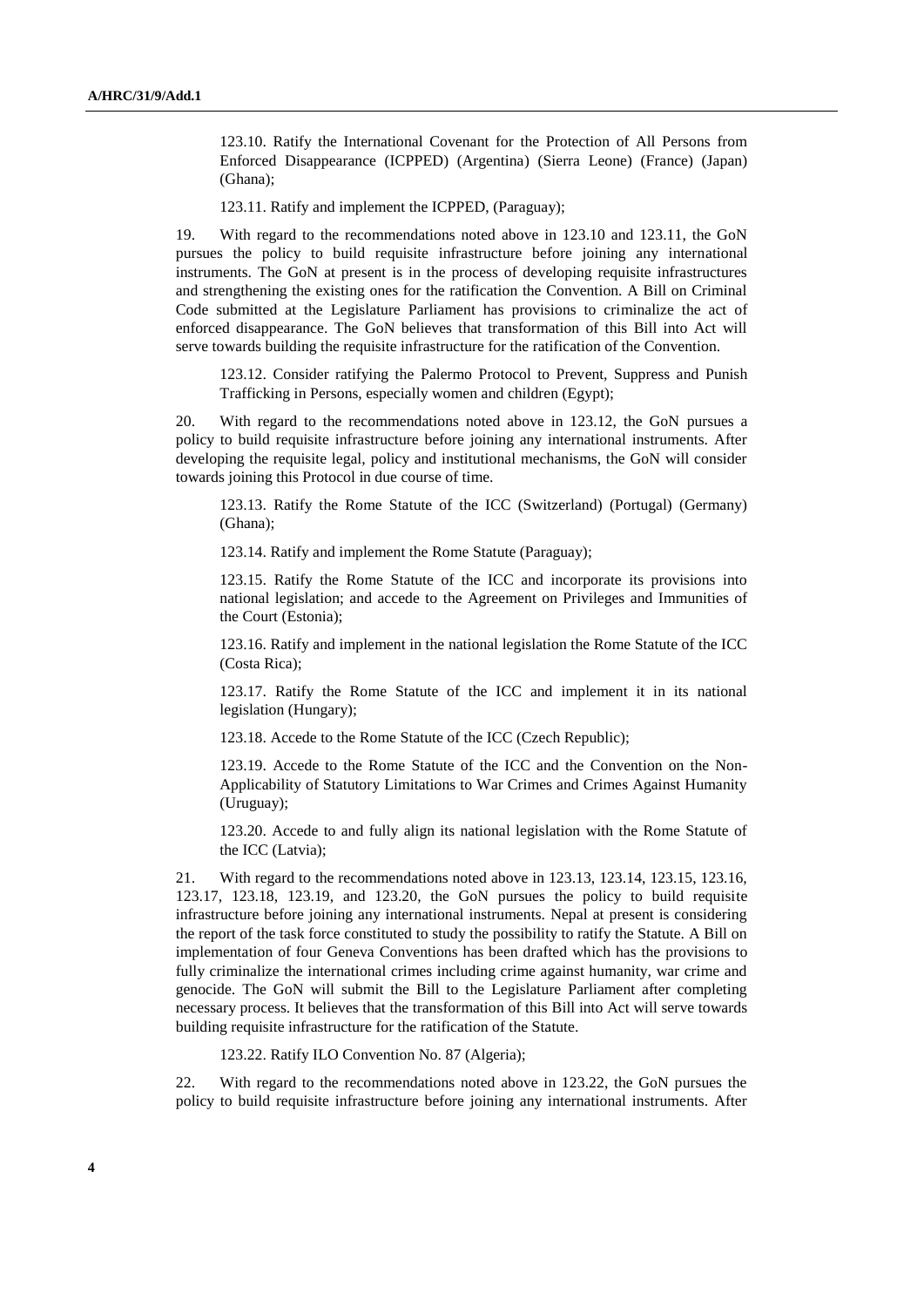developing the requisite legal, policy and institutional mechanisms, the GoN will consider towards joining this Convention in due course of time.

123.23 Consider amending the Constitution to allow women to convey their citizenship to their children and foreign spouses on an equal basis with men (United States of America);

23. With regard to the recommendation noted above in 123.23, Article 10 of the Constitution of Nepal guarantees the right of all Nepali citizens to obtain citizenship. The Constitutional provisions on acquisition of citizenship are based on the principle of equality and non-discrimination. As per the Article  $11(2)(b)$ , a Nepali child whose father or mother is a citizen of Nepal may acquire Nepali citizenship certificate. Therefore, the Constitution empowers Nepali women to transfer citizenship to their children. Likewise, Article 11(7) mentions that in the case of a person born from a woman who is a citizen of Nepal and married to a foreign citizen, the person may acquire the naturalized citizenship of Nepal in accordance with the Federal law if s/he has permanently resided in Nepal and has not acquired the citizenship of a foreign country. Further, the Constitution provides that other provisions relating to the acquisition, reacquisition and termination of citizenship shall be as provided for in the Federal Law. Likewise, the Nepal Citizenship Act, 2006 fully recognizes and protects the separate identity of Nepalese women while granting citizenship. It has detailed provisions of granting citizenship on the basis of descent, birth, and through naturalization.

123.24. Enact consolidated laws addressing all types of sexual violence effectively, with provisions of no statutory limitation on rape and other sexual violence, adequate witness and victim protection mechanisms, compensation from state and measures to address special needs of girls below 16 (Norway);

24. With regard to the recommendation noted above in 123.24, domestic legislations of Nepal fully criminalize all types of sexual and gender based violence. The GoN accepts considering enactment of consolidated laws addressing all types of sexual violence effectively. The statutory limitation on rape has been recently extended from 35 days to six months through the enactment of an Act to amend some Nepal Acts to ensure gender equality and elimination of Gender Based Violence. After assessing the implementation of this extended period, the GoN will consider for further enlargement. Domestic Violence (Crime and Punishment) Act, 2009 and its Rules, and Human Trafficking and Transportation (control) Act, 2007 and its Rules have the provisions on mechanism for the protection of witness and victim. Furthermore, the GoN has been drafting two separate bills on witness and victim protection. The Act to amend some Nepal Acts to ensure gender equality and elimination of Gender Based Violence, 2015 ensures that if perpetrator is not able to provide the given compensation to the victim of rape, the victim of all age group receives compensation from the State fund.

123.26. Accept the request of visit by the Special Rapporteur on the promotion of truth, justice, reparation and guarantees of non-recurrence, the Special Rapporteur on human rights defenders, the United Nations Working Group on enforced or involuntary disappearances and cooperate fully with the mandate holders (Hungary);

123.27. Accept the requests to visit the country made by some special procedures, including the request made by the Special Rapporteur on the promotion of truth, justice, reparation and guarantees of non-recurrence (Uruguay);

25. With regard to the recommendations noted in 123.26 and 123.27, the GoN has accepted the visit requests of various mandate holders in different times. It is committed to further strengthen its engagement with the Special Procedures and UN human rights mechanisms. In order to make the country visits more effective and fruitful, the GoN will invite the mandate holders and Special Procedures on case to case basis.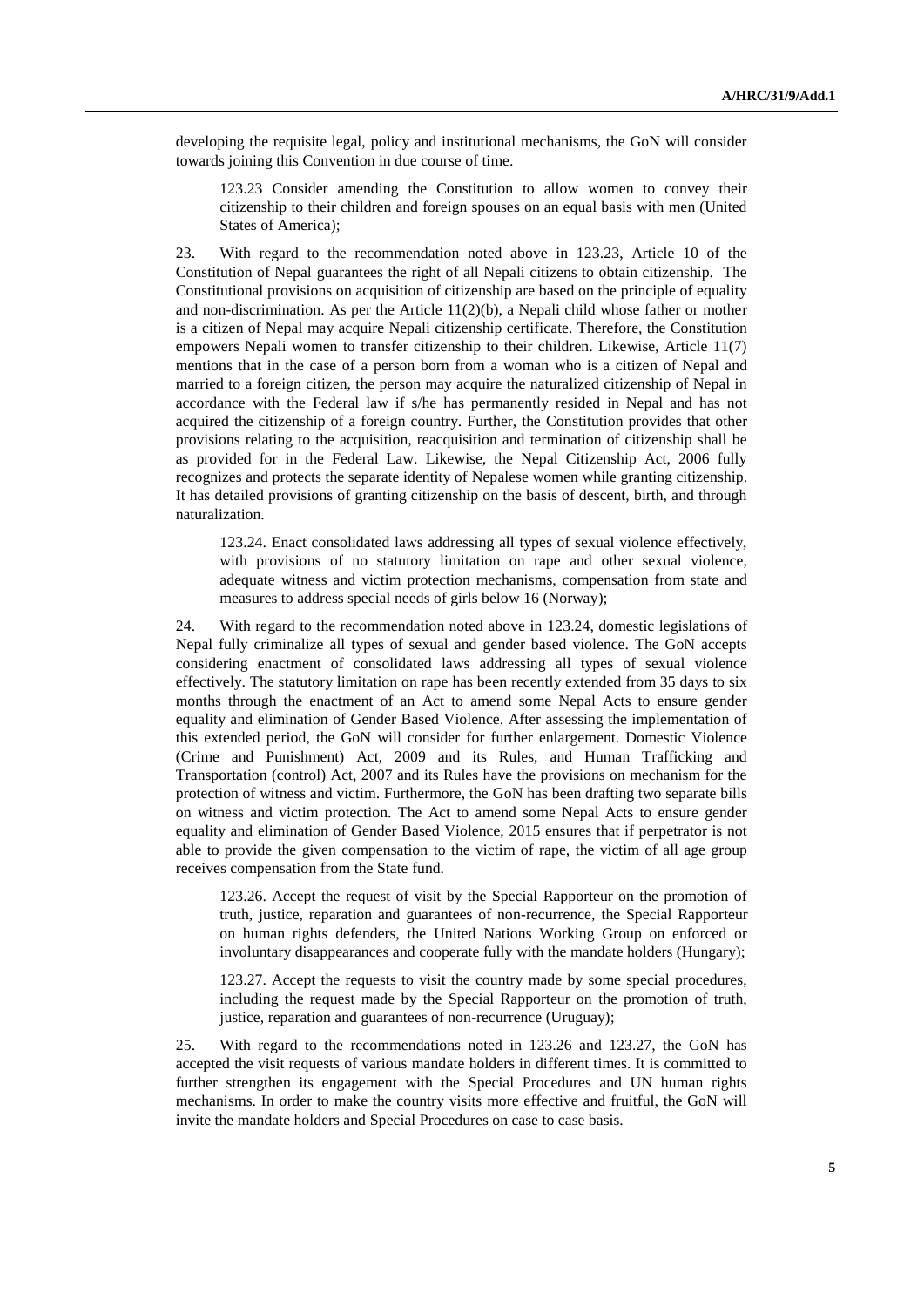123.29. Raise the age of criminal responsibility of children that currently stands at 10 years of age (Chile);

26. With regard to the recommendations noted in 123.29, the Children's Act, 1992 does not impose full criminal liability on a minor below the age of 16 years. The Act provisions to admonish and convince the child of the age 10 years or above and up to 14 years having committed an offence punishable with fine under the relevant law. If the offence committed is punishable with imprisonment, the minor shall be punished with imprisonment for a term which may extend up to six months depending on the offence. If a child committing an offence is 14 years or above and below 16 years, s/he shall be punished with half of the penalty to be imposed under law on a person who has attained the age of majority.

27. Furthermore, the Act has a provision that any person having committed any offence during childhood will not be disqualified to hold any office or to enjoy any facility under a law for reason of committing such an offence. Likewise, for the purpose of determination of counts of offence, an offence committed during childhood shall not be counted and even if a child commits the same offence more than once, s/he shall not be liable to additional punishment on the basis of additional counts of offence.

123.30. Take measures to implement the Supreme Court's decision concerning same sex marriage (Brazil).

28. With regard to the recommendations in 123.30, the Supreme Court had issued directive order to study and take necessary action regarding same sex marriage. A task force formed by the GoN in order to study the provision of same sex marriage in other jurisdictions and the context of Nepal has submitted its study report which is under consideration at the relevant line agency. The legal identity of LGBTI persons has been recognized and protected by national legislations. They are entitled to get citizenship certificate and passport based on their identity as per the provision of Citizenship Rules, 2008 and Passport Rules, 2015 respectively. The GoN will take further necessary measures for the protection of rights of LGBTI persons in due course of time.

### **Recent development in the field of human rights**

29. After the UPR Working Group meeting in November 2015, some considerable progresses have been made in the field of human rights. The GoN is pleased to share some of those progresses as mentioned below:

(a) The Legislature Parliament has made first amendment of the Constitution to address the demand and concerns of *Madhesh* based political parties. The amendment ensures proportional inclusion of the marginalized and disadvantaged in the State bodies (Article 42 regarding Right to Social Justice); and delineation of electoral constituencies primarily based on population and secondarily based on geography.

(b) A task force constituted in order to draft the necessary legislations for the implementation of the new Constitution has identified necessary legislations to be enacted or amended in light of the Constitution.

(c) 193 prevailing Acts have been amended in line with the new Constitution. Amongst others, the amendment has revised the existing quasi judicial power of administrative officials, and granted the power to court of law to try and settle the serious criminal offence with more than one year imprisonment.

(d) Two separate Rules on Truth and Reconciliation Commission and Commission on Investigation of Enforced Disappeared Persons have been approved by the Council of Ministers in line with the Supreme Court ruling of 26 February, 2015.